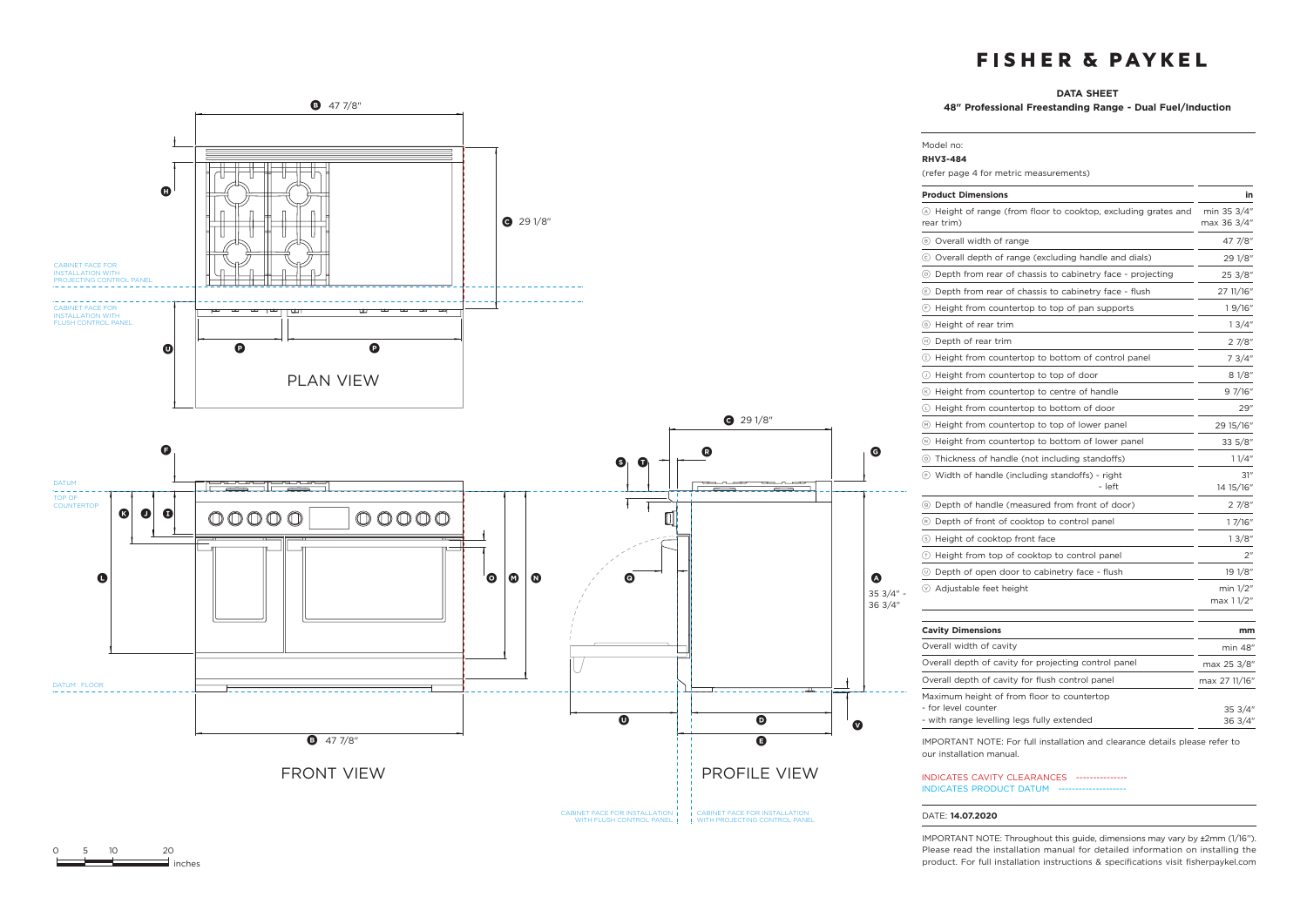### **DATA SHEET**

**48" Professional Freestanding Range - Dual Fuel/Induction** 



0 5 10 20

 $\equiv$  inches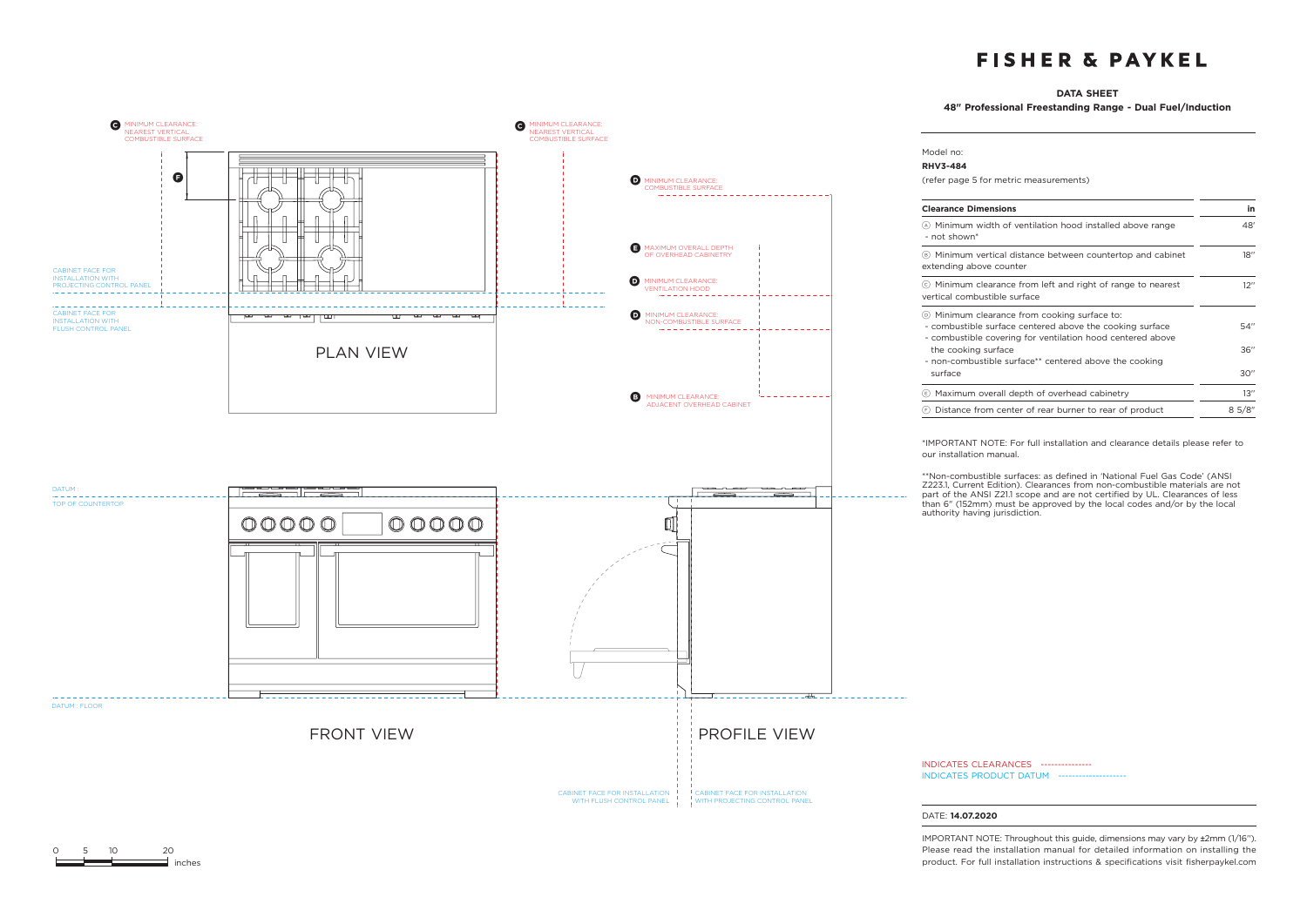### **DATA SHEET**

**48" Professional Freestanding Range - Dual Fuel/Induction**

## LEFT SIDE OF CAVITY REGULATOR\* FINAL POSITION OF RANGE AGAINST WALL <u> 1. . . . . . . . . . . . . .</u>  $11/2$ " is a set of the set of the set of the set of the set of the set of the set of the set of the set of the set of the set of the set of the set of the set of the set of the set of the set of the set of the set of the 6" ГT - 1 2"LOCATION OF ANTI-TIP BRACKET FLOOR  $2"$ سيمين المتوقف ELECTRICAL & GAS 4"

REAR OF CAVITY

#### Model no: **RHV3-484**

(refer page 6 for metric measurements)

| <b>Specifications</b>      |                                                            |
|----------------------------|------------------------------------------------------------|
| <b>Oven Total Capacity</b> | 2.1 cu.ft. + 4.8 cu.ft                                     |
| Electrical                 |                                                            |
| Supply                     | 120/240 VAC, 60Hz                                          |
| Service                    | 50 amp circuit                                             |
| Max Current Draw           | 75 A                                                       |
| Receptacle                 | 4-prong grounding type [NEMA 14-50P plug]                  |
| Gas                        |                                                            |
| Types                      | Natural Gas 6" to 9" W.C.P.<br>LP Propane 11" to 14" W.C.P |
| Connection                 | 1/2" NPT Minimum 5/8" dia. flex line                       |

\*Regulator location may vary depending on model.

IMPORTANT NOTE: For full installation and connection details please refer to our installation manual.

#### DATE: **14.07.2020**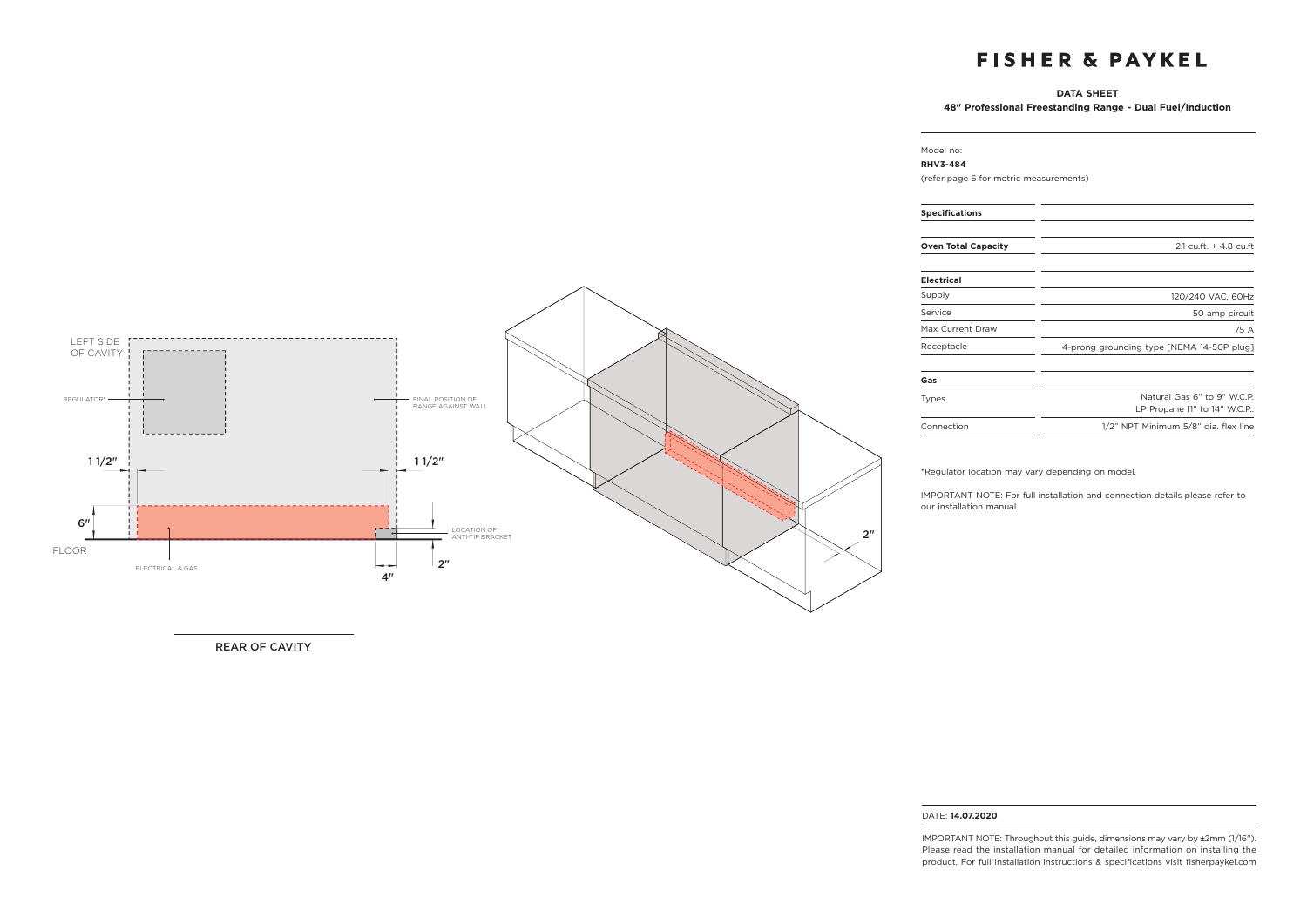#### **DATA SHEET**

Model no:

**48" Professional Freestanding Range - Dual Fuel/Induction**



| <b>RHV3-484</b><br>(refer page 1 for imperial measurements)                                                     |                    |  |
|-----------------------------------------------------------------------------------------------------------------|--------------------|--|
| <b>Product Dimensions</b>                                                                                       | mm                 |  |
| 4 Height of range (from floor to cooktop, excluding grates and<br>rear trim)                                    | min 908<br>max 933 |  |
| (B) Overall width of range                                                                                      | 1216               |  |
| © Overall depth of range (excluding handle and dials)                                                           | 740                |  |
| (b) Depth from rear of chassis to cabinetry face - projecting                                                   | 644                |  |
| Depth from rear of chassis to cabinetry face - flush                                                            | 703                |  |
| (E) Height from countertop to top of pan supports                                                               | 40                 |  |
| (6) Height of rear trim                                                                                         | 45                 |  |
| (h) Depth of rear trim                                                                                          | 73                 |  |
| (1) Height from countertop to bottom of control panel                                                           | 196                |  |
| $\circlearrowleft$ Height from countertop to top of door                                                        | 206                |  |
| (6) Height from countertop to centre of handle                                                                  | 239                |  |
| 10 Height from countertop to bottom of door                                                                     | 737                |  |
| (•) Height from countertop to top of lower panel                                                                | 761                |  |
| $\mathbb{R}$ Height from countertop to bottom of lower panel                                                    | 855                |  |
| 15 Thickness of handle (not including standoffs)                                                                | 32                 |  |
| <b>E</b> Width of handle (including standoffs) - right<br>- left                                                | 788<br>380         |  |
| (c) Depth of handle (measured from front of door)                                                               | 73                 |  |
| ® Depth of front of cooktop to control panel                                                                    | 37                 |  |
| (s) Height of cooktop front face                                                                                | 35                 |  |
| 1 Height from top of cooktop to control panel                                                                   | 51                 |  |
| 10 Depth of open door to cabinetry face - flush                                                                 | 486                |  |
| ⊙ Adjustable feet height                                                                                        | min 13<br>max 38   |  |
| <b>Cavity Dimensions</b>                                                                                        | mm                 |  |
| Overall width of cavity                                                                                         | min 1219           |  |
| Overall depth of cavity for projecting control panel                                                            | max 644            |  |
| Overall depth of cavity for flush control panel                                                                 | max 703            |  |
| Maximum height of from floor to countertop<br>- for level counter<br>- with range levelling legs fully extended | 908<br>933         |  |

IMPORTANT NOTE: For full installation and clearance details please refer to our installation manual.

INDICATES CAVITY CLEARANCES --------------- INDICATES PRODUCT DATUM --

#### DATE: **14.07.2020**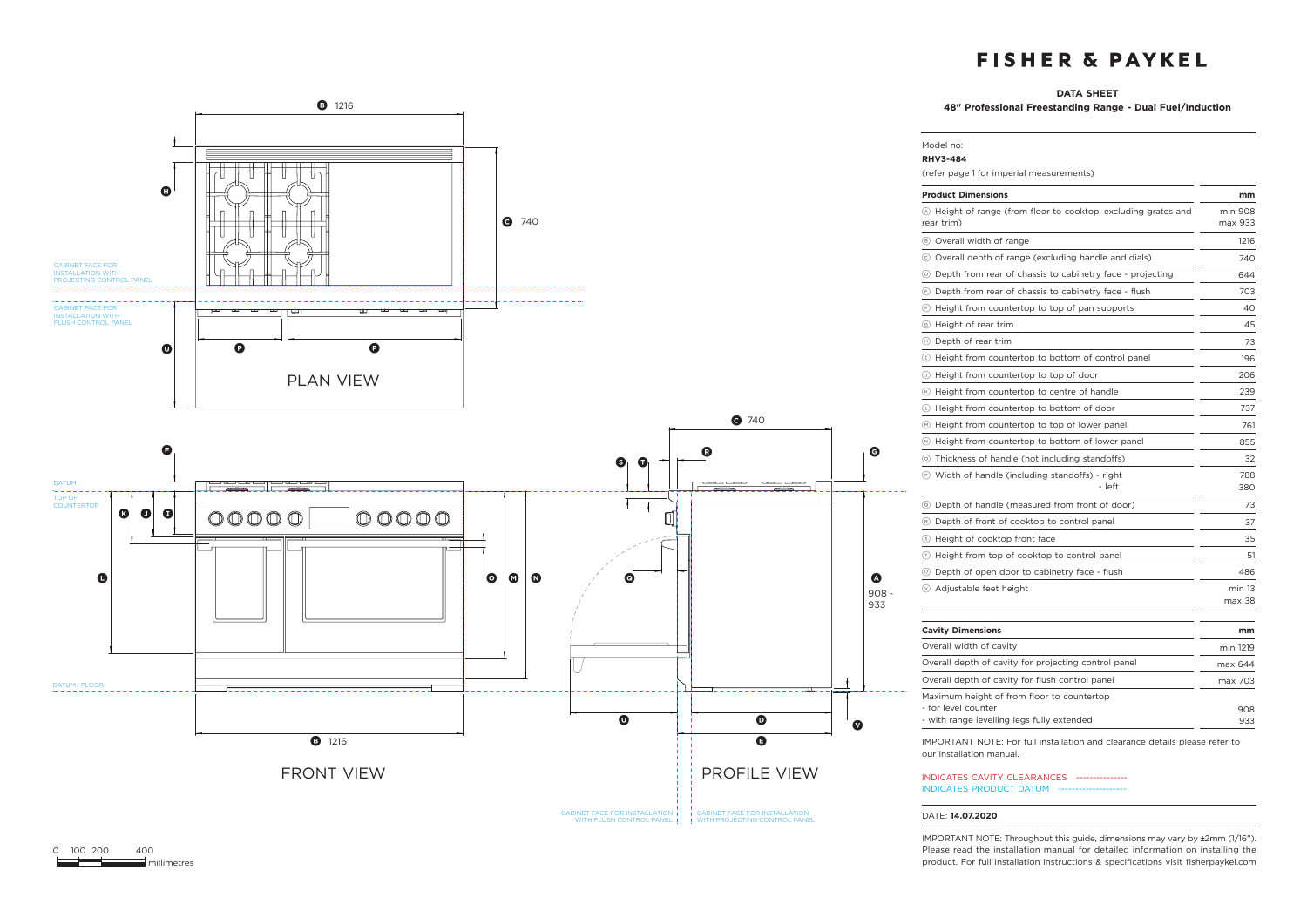### **DATA SHEET**

**48" Professional Freestanding Range - Dual Fuel/Induction**



 $\equiv$  millimetres